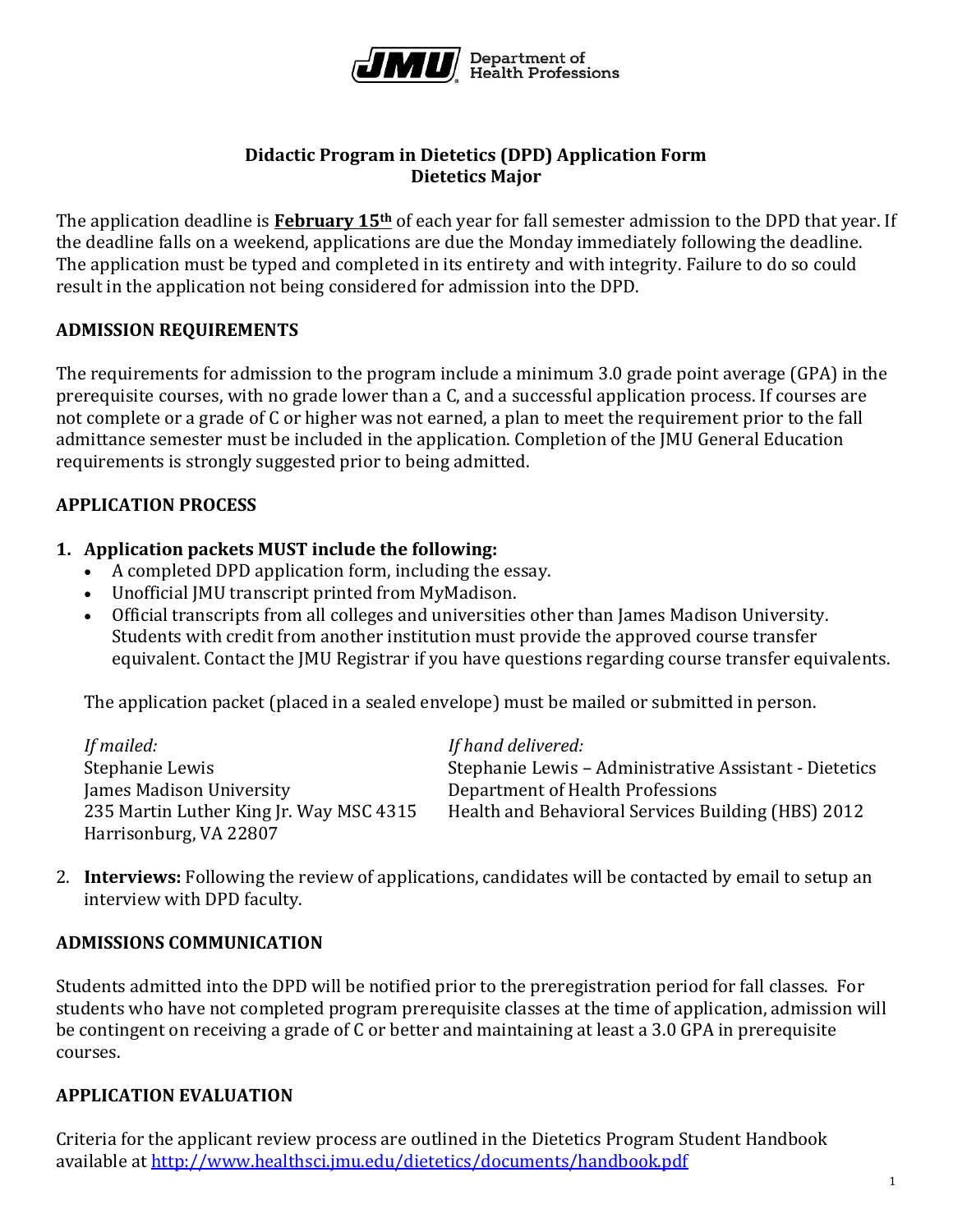

#### **Didactic Program in Dietetics (DPD) Application Form Dietetics Major**

| Date:                                       |       |                                                                                                                           |                         |                          |
|---------------------------------------------|-------|---------------------------------------------------------------------------------------------------------------------------|-------------------------|--------------------------|
| Student ID#:                                |       |                                                                                                                           |                         |                          |
| Name:<br>Last                               | First |                                                                                                                           | Middle/Maiden           |                          |
| <b>Current Address:</b>                     |       |                                                                                                                           |                         |                          |
| Street                                      |       |                                                                                                                           |                         |                          |
|                                             |       |                                                                                                                           |                         |                          |
| City                                        |       |                                                                                                                           | <b>State</b>            | Zip code                 |
|                                             |       |                                                                                                                           | Email: _____            |                          |
| <b>Prerequisites</b>                        |       | Indicate completion/current<br>enrollment at JMU OR provide the<br>name of transfer course equivalent<br>(e.g. CHEM 111). |                         | Grade<br><b>Received</b> |
| CHEM 131: General Chemistry I               |       | $\Box$ JMU                                                                                                                | <b>Transfer Course:</b> |                          |
| CHEM 131L: General Chemistry I Lab          |       | $\Box$ JMU                                                                                                                | <b>Transfer Course:</b> |                          |
| <b>CHEM 132: General Chemistry II</b>       |       | $\Box$ JMU                                                                                                                | <b>Transfer Course:</b> |                          |
| CHEM 132L: General Chemistry II Lab         |       | $\Box$ JMU                                                                                                                | <b>Transfer Course:</b> |                          |
| BIO 270: Human Physiology                   |       | $\Box$ JMU                                                                                                                | <b>Transfer Course:</b> |                          |
| BIO 270L: Human Physiology Lab              |       | $\Box$ JMU                                                                                                                | <b>Transfer Course:</b> |                          |
| <b>NUTR 280: Nutrition for Wellness:</b>    |       | $\Box$ JMU                                                                                                                | <b>Transfer Course:</b> |                          |
| NUTR 295: Foundations of Nutrition Practice |       | $\Box$ JMU                                                                                                                | <b>Transfer Course:</b> |                          |
| MATH 220: Elementary Statistics:            |       | $\Box$ JMU                                                                                                                | <b>Transfer Course:</b> |                          |
| WRTC 103: Critical Reading and Writing      |       | $\Box$ JMU                                                                                                                | <b>Transfer Course:</b> |                          |
| SCOM 121, 122, 123: Fund Human              |       |                                                                                                                           |                         |                          |
| Communication                               |       | $\Box$ JMU                                                                                                                | <b>Transfer Course:</b> |                          |
| POSC 225: U.S. Government                   |       | $\Box$ JMU                                                                                                                | <b>Transfer Course:</b> |                          |
| PSYC 101 or 160: Gen Psych or Life Span     |       |                                                                                                                           |                         |                          |
| Human                                       |       | $\Box$ JMU                                                                                                                | <b>Transfer Course:</b> |                          |
| HTH 210: Medical Terminology                |       | $\Box$ JMU                                                                                                                | <b>Transfer Course:</b> |                          |